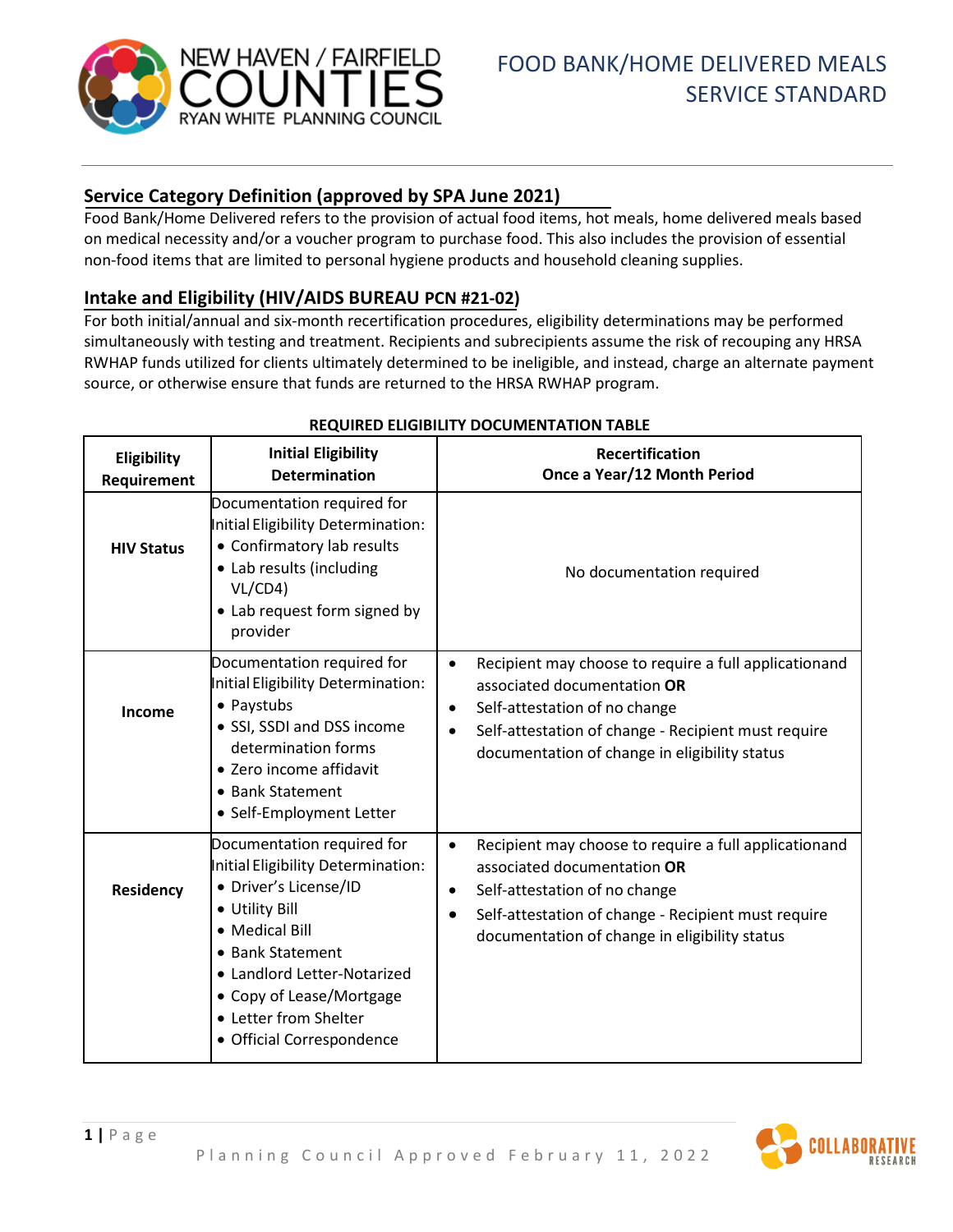

All agencies are required to have a client intake and eligibility policy on file that adheres to the EMA's eligibility policy. It is the responsibility of the agency to determine and document client eligibility status, as outlined in the Ryan White Part A Eligibility Policy in accordance with HRSA/HAB regulations. Eligibility must be completed at least once every six months.

#### **Eligible clients in the New Haven & Fairfield Counties EMA must**:

- Live in New Haven or Fairfield Counties in Connecticut.
- Have a documented diagnosis of HIV/AIDS.
- Have a household income that is at or below 300% of the federal poverty level.

Services will be provided to all clients without discrimination based on: HIV infection, race, creed, age, sex, gender identity or expression, marital or parental status, sexual orientation, religion, physical or mental handicap, immigrant status, prior medical history, or any other basis prohibited by law.

#### **Guidance on Complying with the Payor of Last Resort Requirement**:

- RWHAP Recipients and Subrecipients must ensure that reasonable efforts are made to use non RWHAP resources whenever possible, including establishing, implementing, and monitoring policies and procedures to identify any other possible payors to extend finite RWHAP funds.
- RWHAP Recipients and Subrecipients must maintain policies and document their efforts to ensure that they assist clients to vigorously pursue enrollment in health care coverage and that clients have accessed all other available public and private funding sources for which they may be eligible.
- RWHAP Recipients and Subrecipients can continue providing services funded through RWHAP to a client who remains unenrolled in other health care coverage so long as there is rigorous documentation that such coverage was vigorously pursued.
- RWHAP Recipients and Subrecipients should conduct periodic checks to identify any potential changes to clients' healthcare coverage that may affect whether the RWHAP remains the payor of last resort and require clients to report any such changes.

#### **Payor of Last Resort**:

**2 |** Page

Once a client is eligible to receive RWHAP services, the RWHAP is considered the payor of last resort, and as such, funds may not be used for any item or service to the extent that payment has been made, or can reasonably be expected to be made under:

- 1. Any State compensation program
- 2. An insurance policy, or under any Federal or State health benefits program
- 3. An entity that provides health services on a pre-paid basis

### **Personnel Qualifications (including licensure)**

Compliance with all federal, state, and local laws regarding the provision of food bank, home- delivered meals and food voucher programs, including any required licensure and/or certifications.

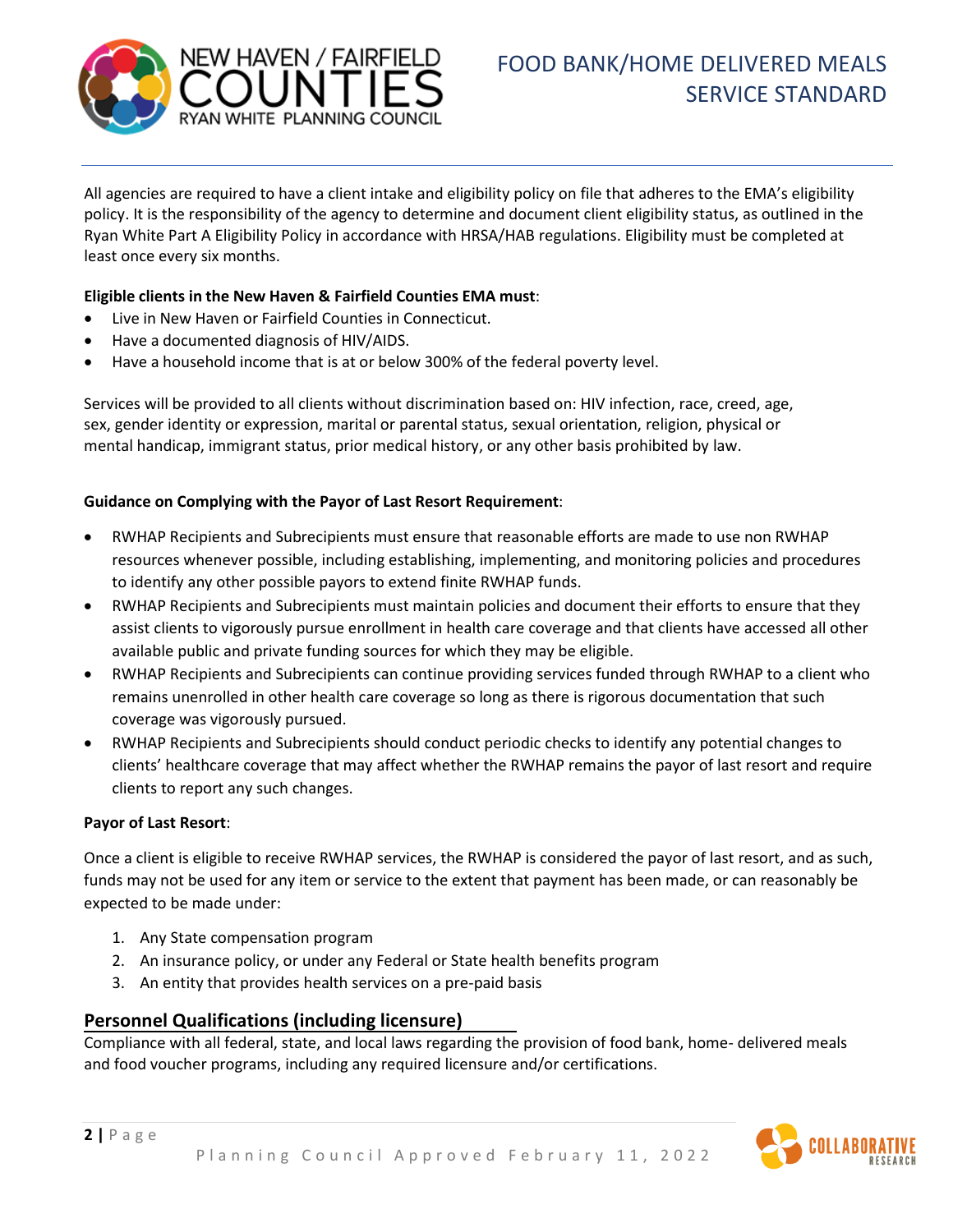

## **Care and Quality Improvement Outcome Goals**

Program Outcome:

• 90% of clients are virally suppressed as evidenced by the last viral load test within the measurement year (<200 copies/mL) as documented in the reporting system.

| EI VICE Stanuarus anu Obais                                                                                                                                                                                                                                                                      |                                                                                                                                                                                                                                                                                              |             |  |  |
|--------------------------------------------------------------------------------------------------------------------------------------------------------------------------------------------------------------------------------------------------------------------------------------------------|----------------------------------------------------------------------------------------------------------------------------------------------------------------------------------------------------------------------------------------------------------------------------------------------|-------------|--|--|
| HRSA/HAB Performance Measure: Viral Suppression (NQF#: 2082)                                                                                                                                                                                                                                     |                                                                                                                                                                                                                                                                                              | <b>GOAL</b> |  |  |
| <b>STANDARD/MEASURE</b>                                                                                                                                                                                                                                                                          | <b>AGENCY RESPONSIBILITY</b>                                                                                                                                                                                                                                                                 |             |  |  |
| Clients are virally suppressed.                                                                                                                                                                                                                                                                  | Documentation that the client is virally suppressed<br>as evidenced by the last viral load test within the<br>measurement year (<200 copies/mL) as documented<br>in the reporting system.                                                                                                    | 90%         |  |  |
| HRSA/HAB National Program Monitoring Standards for RWHAP Part A: Section C: Support Services<br><b>GOAL</b>                                                                                                                                                                                      |                                                                                                                                                                                                                                                                                              |             |  |  |
| <b>STANDARD/MEASURE</b>                                                                                                                                                                                                                                                                          | <b>AGENCY RESPONSIBILITY</b>                                                                                                                                                                                                                                                                 |             |  |  |
| Documentation that:<br>1. Services supported are<br>limited to food bank, home- delivered meals,<br>and/or food voucher program.<br>2. Types of non-food items<br>provided are allowable.<br>3. If water filtration/ purification<br>systems are provided, community has water<br>purity issues. | Maintain and make available to Recipient<br>documentation of:<br>1. Services provided by type of service, number of<br>clients served, and levels of service.<br>2. Amount and use of funds for purchase of non-<br>food items, including use of funds only for allowable<br>non-food items. |             |  |  |
| Assurance of:<br>1. Compliance with federal, state and local<br>regulations including any required licensure or<br>certification for the provision of food banks<br>and/or home- delivered meals<br>2. Use of funds only for allowable essential non-<br>food items.                             | Compliance with all federal, state, and local laws<br>regarding the provision of food bank, home-<br>delivered meals and food voucher programs,<br>including any required licensure and/or<br>certifications.<br>Provide assurance that Ryan White funds were used                           | 100%        |  |  |
| Monitoring of providers to document actual<br>services provided, client eligibility, number of<br>clients served, and level of services to these<br>clients.                                                                                                                                     | only for allowable purposes and Ryan White was the<br>payor of last resort.                                                                                                                                                                                                                  |             |  |  |

## **Service Standards and Goals**